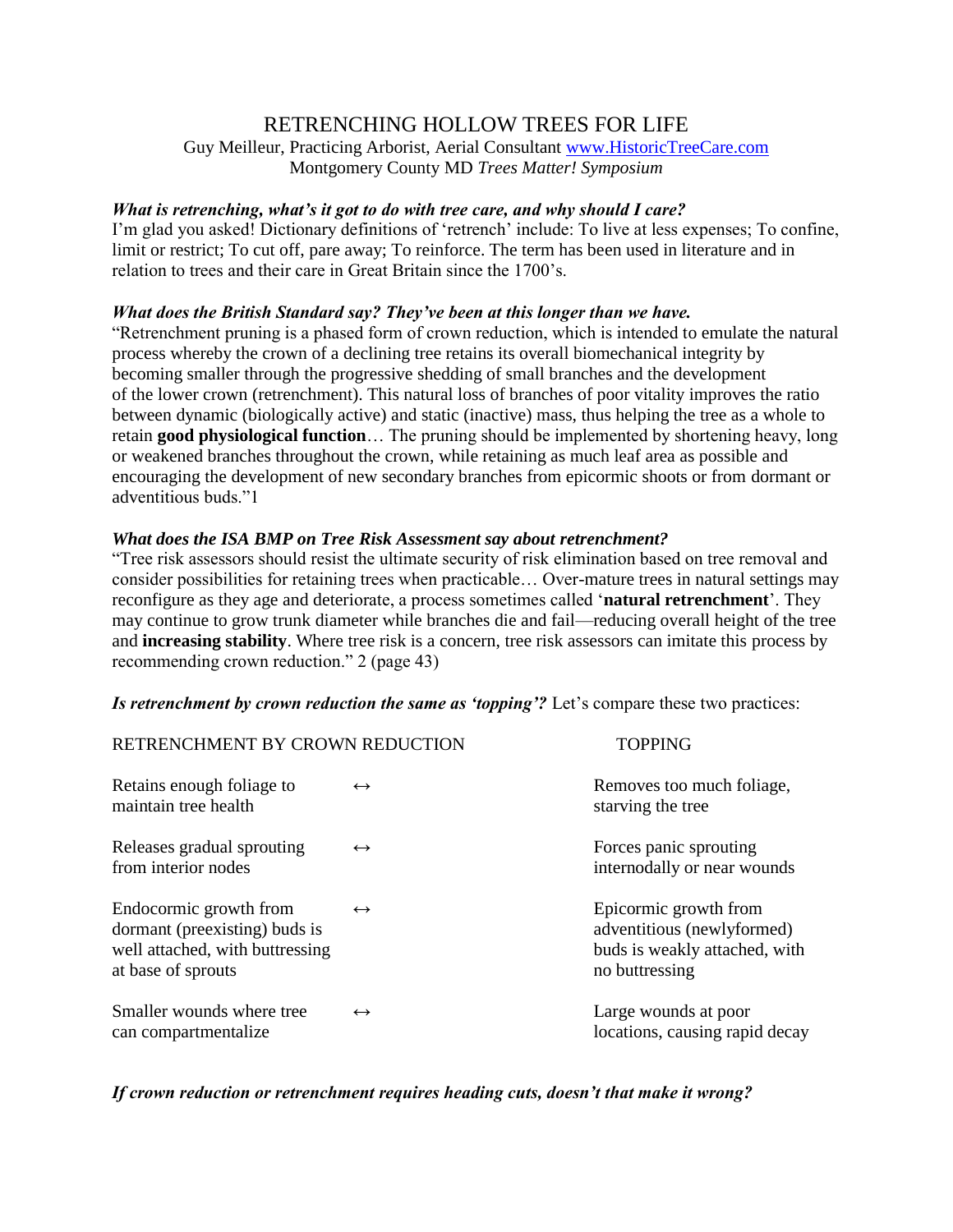For young trees to grow as large and fast as possible, 'heading' cuts to small laterals or buds are only made on temporary branches, while reduction of permanent branches leaves a lateral large enough  $(\sim 1/3$  diameter or greater) to assume apical dominance and spur outward growth. For mature trees, growing outward is not the objective. Maintaining health and value while lowering risk is what we are after. Other rules of thumb apply, such as: "Size can be maintained most effectively if the plant is pruned as it starts to reach the acceptable size" and "(If the lateral remaining is  $\leq 1/3$ ), the lateral should be fairly **upright** (>60% from the horizontal)."3

# *What if the tree is in a mortality spiral, on its last legs, ready to go, an imminent, severe risk?*

Dieback in a once-beautiful tree can be ugly and depressing. Dieback can be seen as part of a mortality spiral, leading to removal and replacement. It's easier to inflict death with dignity than take on the uncertain task of revitalizing health, stability, and value, but "Old trees that are of low vigor and have failing branches can often be kept healthy and attractive by removing the weak-growing and dying limbs in their extremities, particularly their tops."3 Old trees, unlike old people, can be **simultaneously senile and embryonic**. (del Tredici) Mindful of the long-term processes involved, arborists think in 'tree time', and choose conservation over condemnation.

# *Isn't retrenching the same as restoration?*

Not exactly. "Restoration: selective pruning to redevelop structure, form and appearance of severely pruned, vandalized, or damaged trees." 4 But old age isn't really damage, and restoration indicates that the tree will grow back toward its previous dimensions. Retrenchment is a natural process. Retrenchment pruning selectively develops a **new and smaller** structure, form and appearance. Both processes develop over time, but a retrenched tree is not expected to approach its pre-pruning dimensions. As Ted Green put it, the tree is **growing downward**.

# *Does retrenching hollow trees fit in with Basic Tree Risk Assessment?*

#### Yes and yes.

The 2006 CEU article titled *Basic Tree Risk Assessment* 5 "As a professional arborist, you demonstrate competence and trustworthiness by looking at the trees' strengths as well as their weaknesses…Cavities greater than two-thirds of the diameter are sometimes considered "hazardous" and a reason for removal, but with close monitoring and care, trees with cavities greater than 80 percent of the diameter have been managed for many years…while decay is spreading on the inside of a tree, the development of **woundwood can compensate**, in part, for some of that loss of strength…decay can be compartmentalized by a tree with adequate resources, the risk from decay may be lowered over time by managing the soil to increase those resources."

The 2012 TRAQ form called *Basic Tree Risk Assessment* 6 guides the user to consider the tree's strength in its response growth, and its adaptations such as corrected leans. (It's the tree's future at stake, so isn't it only fair to listen to and translate its body language?) There are 4 lines where **Mitigation options, and the Residual risk** following each, can be listed. For instance, reducing the crown of a moderate-risk tree would leave a low residual risk. A 15% reduction can increase the stability of a branch 7 or a tree 8 by 50%. Improving soil structure, fertility and drainage would result in an even lower residual risk. Comprehensively consider all reasonable options. Lessen liability concerns. Sustain tree assets. **All we are saying:** 

# **Give Trees a Chance!**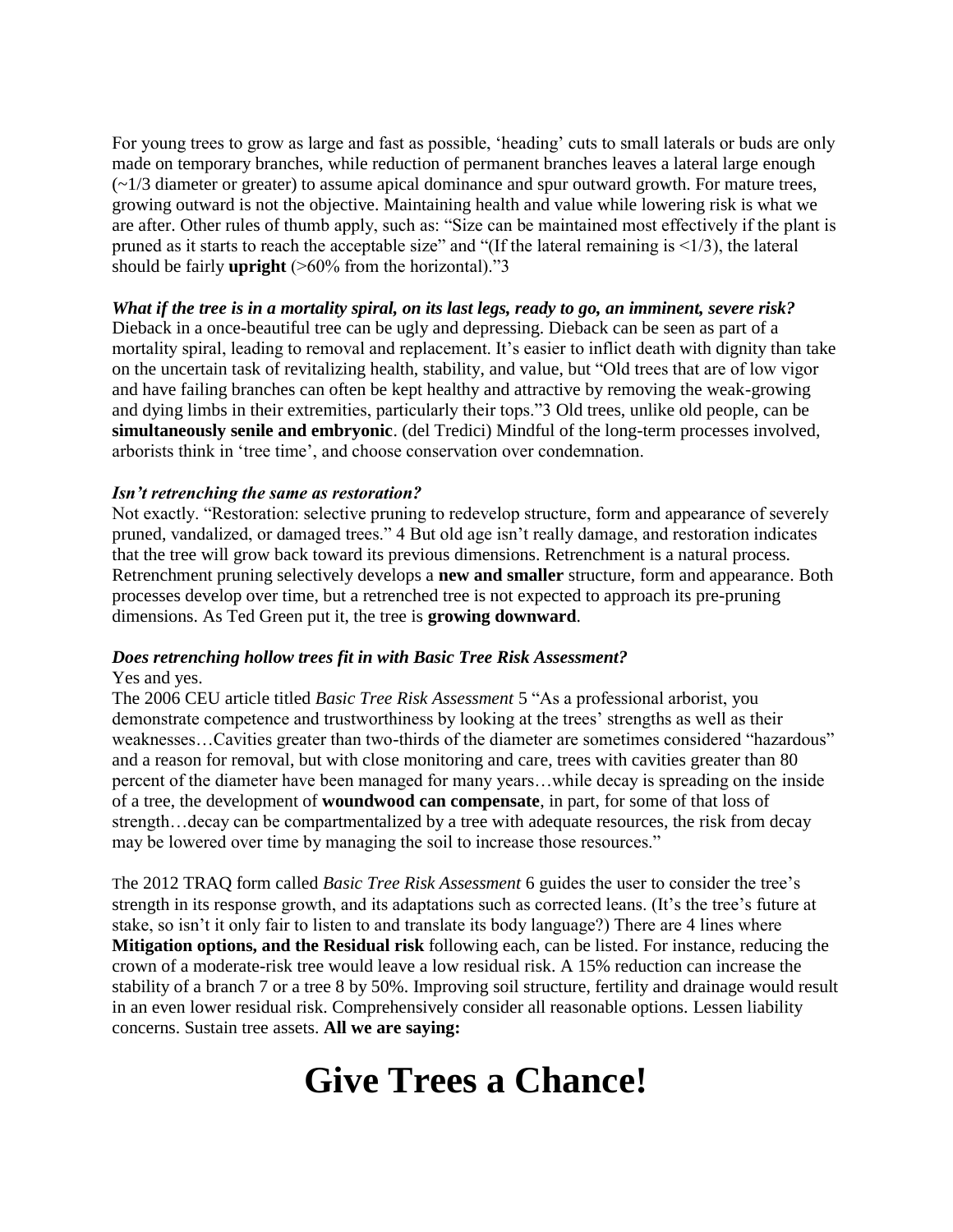# *Does retrenchment pruning go beyond the ANSI A300 Tree Care Standard?*

No. Retrenching is 100% within the A300, when the objective is established, the requirements or "shalls" are met, and specifications are communicated, Standard Operating Procedure:

SCOPE: An oak that is 6' wide at the base.  $\sim$  5' of that is hollow. Extensive root damage. OBJECTIVE: Reduce the load and the risk by retrenching the crown. Lower maintenance. SPECIFICATIONS:

**1.** Remove all dead branches >1" diameter.

**2.** Reduce downward and horizontal segments of overextended branches, clearing the branches below by 2'-4'. Cuts  $\leq 3$ " to upright laterals,  $\leq 8\%$  total foliage

**3.** Thin crowded branches back to the collars. <4% total foliage, <3" cuts

**4.** Reduce declining leaders 3'-6'. Smallest cut possible, near vigorous growth or buds.

**5.** In an area between 3' and 20'from the trunk, use air/water tool to make holes 18" apart,  $>2$ " wide and >12" deep. Force 50% compost/50% soil conditioner into the holes. Mulch with 2" woodchips.

# *What do 5 other working arborists have to say about geriatric trees that have given up the ghost?*

"As old branches are shed in a process called retrenching, the tree gets smaller. This makes it less vulnerable to severe weather conditions and therefore means that it can survive for longer." "Retrenchment is a natural process whereby an old tree dies back to a smaller, lower crown.

Stagheaded oaks are classic examples of early stage retrenchment."

"Retrenchment can be caused by storm damage. It can also be encouraged by crown reduction while retaining all low branches."

"Trees eventually mature so their risk of failure reaches a threshold that some mitigating action must take place. For conservation arborists, this is where retrenchment pruning comes in."

"Retrenchment pruning to trees…encouraging growth lower down in the canopy and reducing the weight of the branches carried by the tree to lessen the chances of it splitting apart."

# *How serious a defect is interior decay? This thing's rotten to the core, and look at the bugs!*

When interior decay is noticed, non-arborists who never took Biology 101 react with shock and horror. Arborists understand that **taproots naturally shrivel up and decay**, as the buttress roots deny them air and water while taking over the support function. No longer needed, taproots are shed, and decay moves up to digest the metabolic waste that was dumped in the heartwood. This may affect the value of the log as timber, but it does not affect the landscape value of the living tree. Whether and when and how much this interior decay affects stability is anybody's guess.

*What about the 1/3 Rule for trunks: >2/3 of the trunk area has decay, isn't it a high risk?* 

In 1996, Lothar Wessolly assessed 2096 trees and reviewed the data behind that rule, concluding "The size of the actual cavity (alone) provides no information on the safety of the tree. The transfer or generalization of this diagram to street trees is **scientifically inadmissible**." 9

In 2006, Jerry Bond took a good look 10 at the research data on trees that seemed to support this Rule. First, he found no data for applying this rule to trees >36"dbh. None.

Second, **the Rule ignores height, wind exposure, species** and other factors. Bond's conclusions: "The ratio  $t/R < .3$  can no longer be used by itself as an index of trunk failure potential. Trees can tolerate extremely large amounts of internal decay without necessarily incurring adverse effects on their stability." 10

The physicist who developed the resistograph calls overreliance on this 1/3 Rule "**Voodoo**".